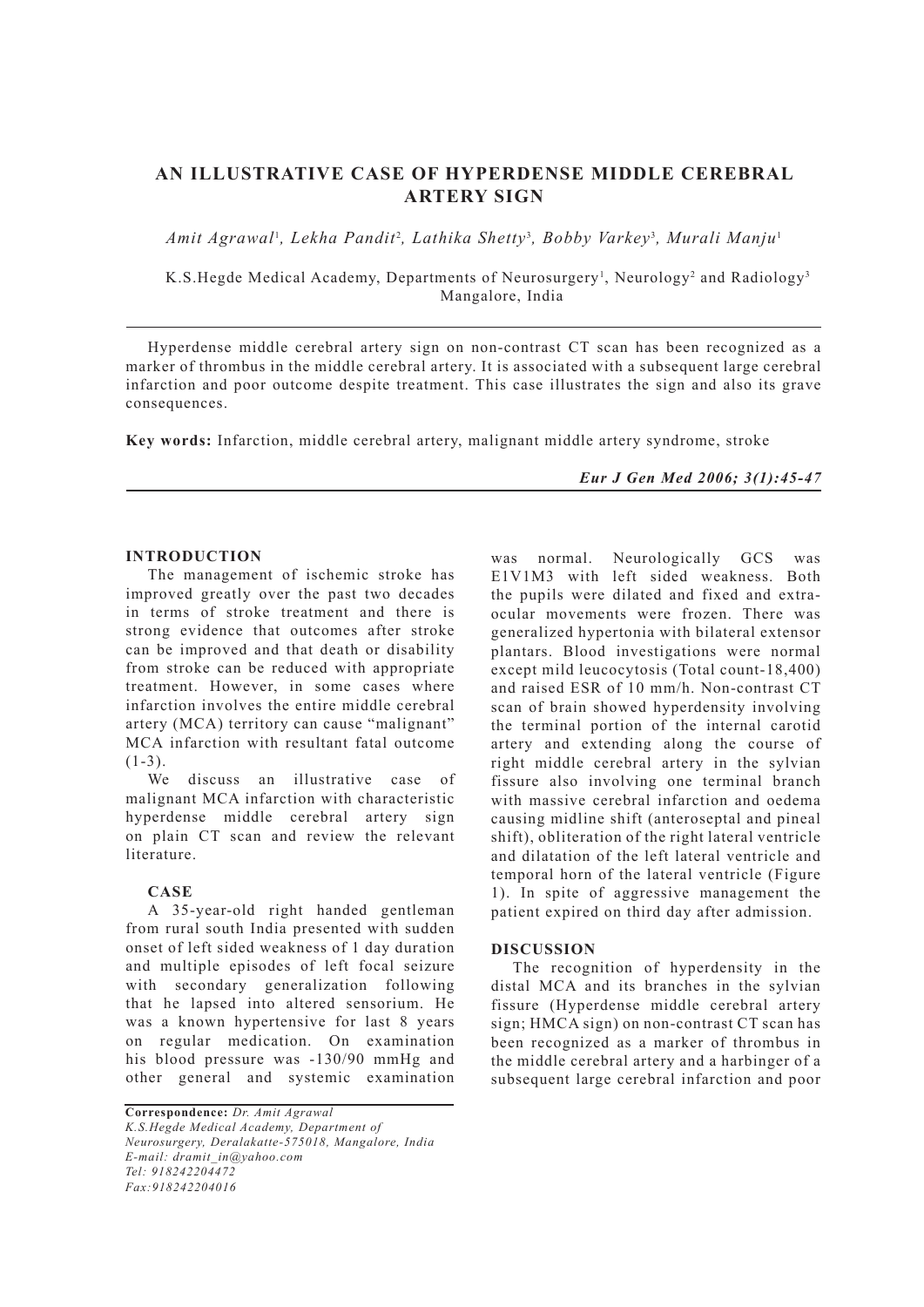

**Figure 1. a. Plain CT scan showing hyperdensity along the course of middle cerebral artery in right sylvian fissure with infarction, b.Plain CT scan showing hyperdensity involving the terminal portion of the internal carotid artery and extending along the terminal branch of middle cerebral artery, c.Massive hyodensity consistent with subacute infarction involving the right MCA territory in its entirety as well as the anterior cerebral artery with mass effect and midline shift (most likely due to the embolic occlusion ("T" type) of the terminal ICA causing MCA and ACA stroke**

outcome (1-3). The incidence of the HMCA sign on CT scans varies from 5%-41% and only one fifth of patients with this sign have an excellent prognosis (4,5). Identification of the HMCA sign has been shown to have a high positive predictive value for detection of middle cerebral artery thrombus on an arteriogram however the reliability of this sign is uncertain particularly in the elderly where thrombosis can be confused with calcified artery walls (6,7). As this case also illustrates presence of the HMCA sign identifies a group of patients who do more poorly than those not exhibiting the HMCA sign on non-contrast CT scan. This malignant middle cerebral artery syndrome occurs in 10% to 15% of supratentorial infarction cases and involves the entire middle cerebral artery (MCA) territory. This "malignant" MCA infarction suffers from progressive clinical deterioration because of increasing brain swelling, raised intracranial pressure (ICP), and brain herniation (8). Large multicentre trials and studies provide many evidences of the value of intravenous thrombolysis with rtPA, anticoagulants, antiplatelet agents, and so on. There is strong evidence that outcomes after stroke can be improved and that death or disability from stroke can be reduced with appropriate treatment (9,10). Despite these advances malignant middle cerebral artery (MCA) infarction is associated with mortality

rate of up to 80% (11,12). This patient subpopulation constitutes a particularly difficult challenge and considering the fact this is associated with high mortality yielded by conservative treatment, therapy of malignant MCA infarction should be more aggressive (11,12). The role of surgical decompression in malignant MCA infarction is still controversial and needs to be clearly defined further. Decompressive craniectomy with durotomy is usually performed as a last resort in patients with malignant brain edema because of infarction or trauma (9,13). Decompressive surgery can reduce ICP, secondary ischemia, edema and can also significantly decrease infarction size. However, this procedure can allow bulge of brain tissue through the defect. This frequently results in compression of vessels by the dural margin with further congestion, edema, ischemia and hemorrhage in the bulged brain tissue (11). Decompressive craniectomy in younger patients with malignant MCA territory infarction improves both survival rates and functional outcomes. Although survival rates are improved after surgery in elderly patients, functional outcome and level of independence is poor (11).